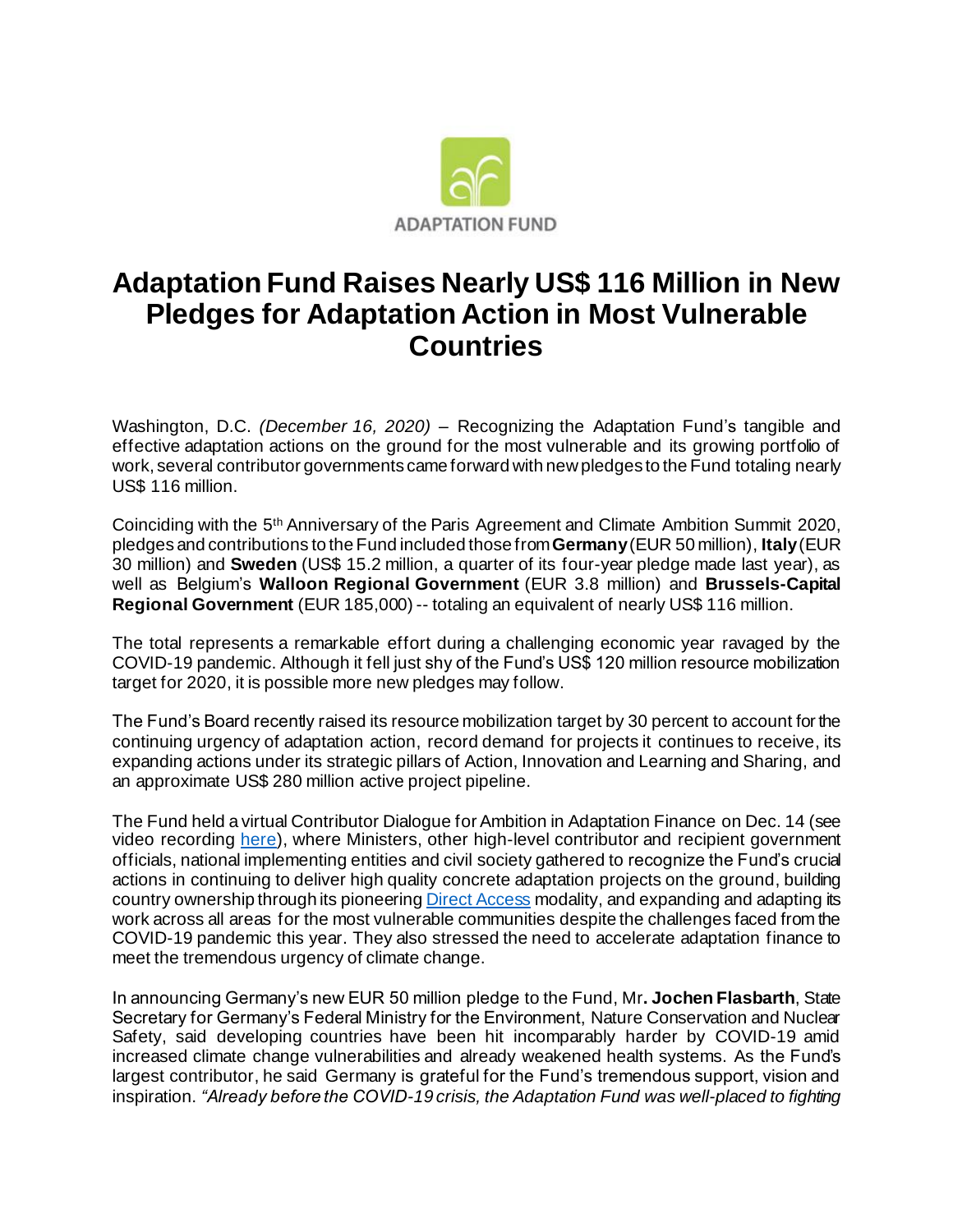*the roots of zoonotic diseases such as COVID-19 through making communities more resilient to external shocks by project interventions that reduce water and food dependencies and increase disaster risk preparedness,"* he said. *"This support is invested into an institution with an impressive track record on adaptation knowledge gained from 105 projects (now 115) in 102 countries, often through work on the ground using existing locally led adaptation practices and indigenous wisdom. The contribution will also help the Fund to continue implementing the [medium-term](https://www.adaptation-fund.org/adaptation-fund-five-year-strategy-fosters-activities-based-pillars-action-innovation-learning-sharing/) strategy which focuses on supporting action on the ground, innovating adaptation finance interventions and practices, as well as scaling up viable solutions in collaboration with the Green Climate Fund. This Fund is formally on equal footing with the Global Environment Facility and Green Climate Fund [under the Paris Agreement](https://www.adaptation-fund.org/adaptation-fund-shall-serve-paris-agreement-starting-january-1st-2019/). It has its own distinct features and specialization, and is more relevant than ever to fighting global challenges, respecting biodiversity and integrity of human interaction with nature and its planetary boundaries."*

Speaking of Italy's new EUR 30 million contribution to the Fund which has grown significantly over its previous contributions to the Fund, Mr. **Angiolo Martinelli**, Director for International Environment Cooperation in Italy's Ministry of Environment, said, "*We recognize the important work the Adaptation Fund plays to support the most vulnerable communities by financing effective adaptation and resilience projects which helps them address the worst effects of climate change. The Adaptation Fund plays a particularly important role as it fosters a strong system of Direct Access to resources while ensuring monitoring and transparency of approved projects. We find that these direct innovative relationships between the Fund and beneficiary community are of extreme value, [and] increase ownership of beneficiary countries."*

Mr. **Per Olsson Fridh**, State Secretary to the Minister for International Development Cooperation of Sweden, which is one of the Fund's most consistent contributors and the first to announce a multi-year pledge last year, said taking increased action in adaptation is needed to build back faster and greener. *"Those most exposed to climate change are already among the most vulnerable,"* he said. *"In order to leave no one behind we need to accelerate action along the whole scale of climate-related measures, and encourage flexible and multi-year funding. We believe the Adaptation Fund is very well-positioned. It is performing well. It's been innovative in its support and requests from and appreciation by developing countries. It is also important in that it supports developing countries' own capacity building through its Direct Access modality."*

H.E. Mr. **Alain Maron**, Minister for Climate Transition, Environment, Energy and Participatory Democracy of the Brussels-Capital Region in Belgium, affirmed the Region's continued support to the Fund with a new EUR 185,000 pledge, as well as a new EUR 3.8 million pledge from Belgium's Walloon Regional Government on behalf of H.E. Mr. **Philippe Henry**, Minister for Climate, Infrastructures, Energy and Mobility of the Walloon Region. He said climate change is affecting the most vulnerable the hardest and the COVID-19 health crisis has worsened the situation in many countries. *"The support of the Adaptation Fund is essential. I have been happy to learn that the Fund has deployed concrete actions to help with climate and health resilience of local communities and has even supported more gender equality in the projects,"* Mr. Maron said. *"The COVID-19 pandemic showed us strong interactions between our health and preservation of our ecosystem. The need to support adaptation actions is essential. I'm impressed to hear there are so many projects in the pipeline. The innovative Direct Access of funding as well as readiness programs also played a key success factor, and the Board decision to increase its resource mobilization target by a third was the right decision to make in order to step up [actions]."*

Mr. **Ibila Djibril**, Adaptation Fund Board Chair, expressed his sincere thanks for all of the new pledges, as well as previous contributions. *"We are very grateful to all of the contributors of the Adaptation Fund. Rest assured, it is money well-spent and will help us reach more vulnerable*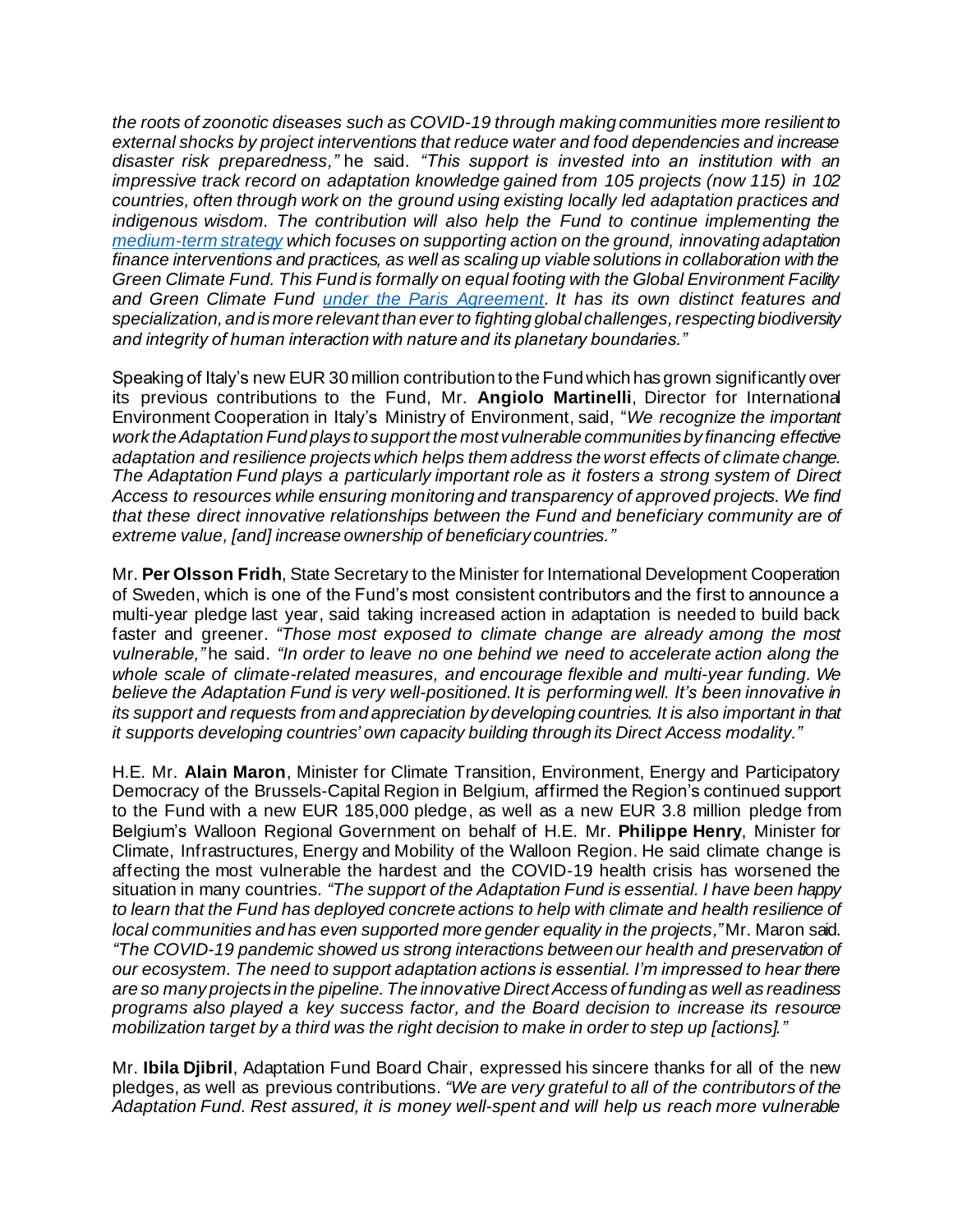*communities and countries with urgently needed concrete adaptation actions,"* he said. *"The Adaptation Fund continues to grow, with 115 projects in more than 100 countries serving 27 million total beneficiaries. Many projects are creating scalable models, while building country ownership through Direct Access. We also see many projects adapting directly to help vulnerable communities build resilience amid the COVID-19 pandemic, both to climate change, as well as health, environmental and economic risks."*

Mr. **Ovais Sarmad**, UNFCCC Deputy Executive Secretary, said the Fund has played a key role in building trust. *"The Adaptation Fund plays an extremely important role for addressing climate change challenges for especially vulnerable countries around the world. Innovative modalities like Direct Access have empowered many countries and societies around the world which has allowed us to build trust and momentum, and the Fund has delivered much needed assistance through the multilateral system,"* he said. *"It is increasingly clear that these efforts must be strengthened, as the need for ambition, adaptation action and support continues to grow. The Fund has additionally continued to advance its work through extraordinary circumstances this year. I'd like to commend the Fund in rising to the challenge of progressing in all areas of activities for the vulnerable communities to build resilience to climate change, alongside the unprecedented exigencies of the pandemic that we are all living through."*

Mr. **Mikko Ollikainen**, Manager of the Adaptation Fund, said following the Dialogue that the increased funding will be pivotal as the Fund continues to receive record demand for projects. *"In addition to our regular country projects, we have launched novel funding windows to offer new grants to countries to scale up effective projects, foster innovation among diverse stakeholders, and share knowledge to advance adaptation practices on the ground, as well as foster enhanced direct access to further empower local stakeholders, and we hope these will enable transformational impacts to meet the speed and scale of climate change,"* he said.

## *Contributors and Beneficiaries Praise Fund's Actions*

The European Commission, Spain and Quebec were among other recent contributors to the Fund to recognize the importance of the Fund's work during the Dialogue.

Ms. **Carla Montesi**, Director for Planet and Prosperity and Director General for International Cooperation and Development of the European Commission, said the results of the Climate Ambition Summit showed that climate ambition is possible even in a difficult year, and the European Union is investing significantly in climate action and adaptation. *"Providing sufficient funding to adaptation action is essential,"* she said. *"The EU is aware of the concern of developing countries who report about funding shortages. We are continuously trying to address this concern."*

*"I would like to take this opportunity to highlight all of the effort that the Adaptation Fund has made in this difficult year and that has otherwise continued with the Fund's activity and mandate,"* said Ms. **Valvanera Ulargui**, General Director at the Spanish Office for Climate Change. *"It's really amazing. The Adaptation Fund has proven to be a success, a clear example of an innovative instrument, a well-designed instrument, a collaborative instrument, that even in this difficult point in time has been able to deliver with very good numbers in projects and resources."*

Mr. **Jean Lemire**, Climate Envoy for Quebec, which is among a growing number of regional government contributors to the Fund, said he sees contributions provide real benefits to populations that need to build climate resilience. *"By contributing to the Adaptation Fund, we wanted to expand our action on adaptation finance with an organization that serves the Paris*